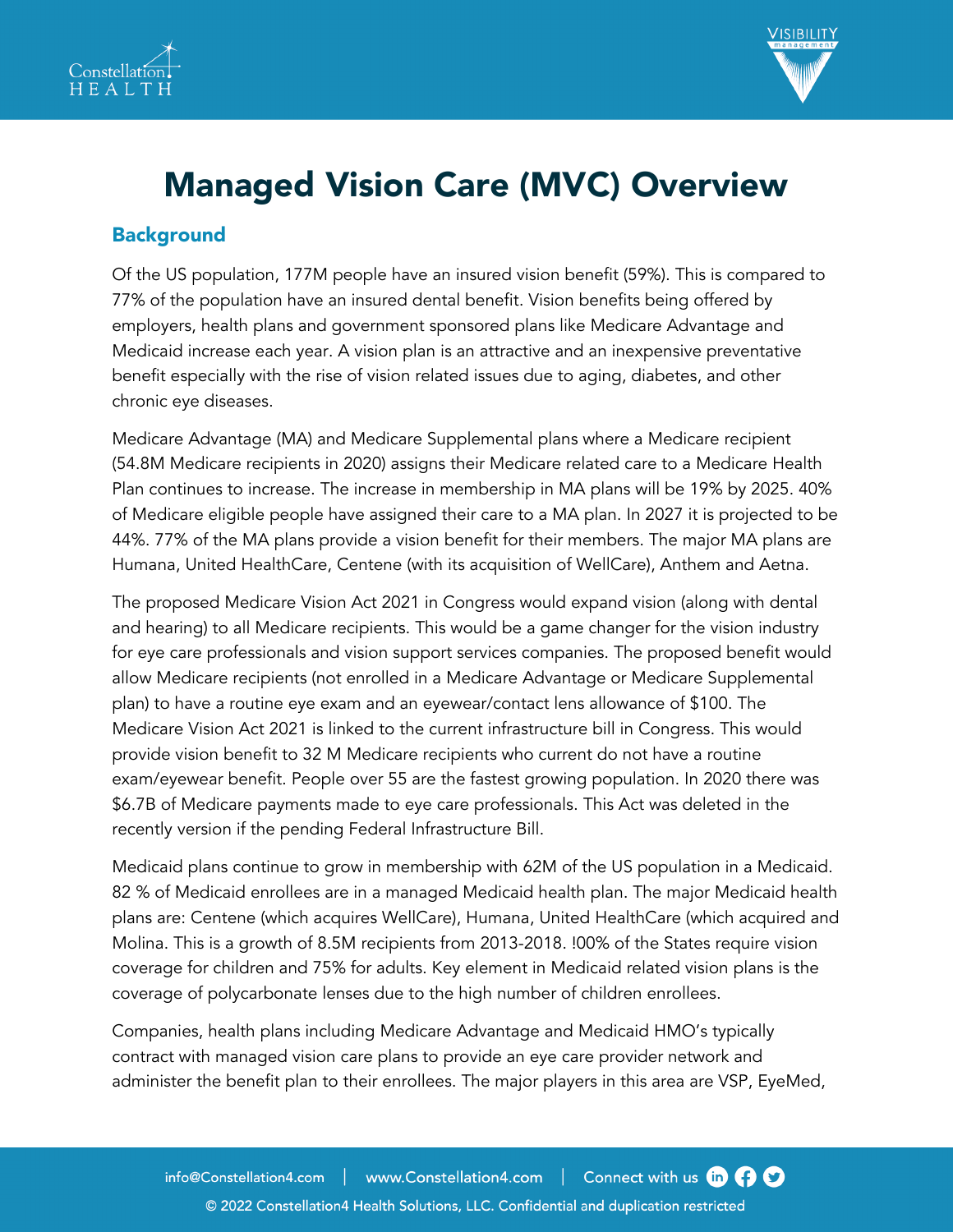



Spectera (Subsidiary of United HealthCare), Versant Health-now MetLife (Davis and Superior Vision). Please see attached listing of MVC plans and their membership enrolled. New MVC plans are UNUM which acquired Always Dental and Vision (Starmount) and AFLAC. MetLife acquired Versant Health which provide MetLife the ability to offer a vision benefit to its current members along with MetLife's other ancillary benefit offering, dental, hearing, life insurance long- and short-term disability plans. In Q42021, VSP acquired ICare Health Solutions. This move will expand VSP contracts in the government sponsored plan space.

In conjunction with Federal Healthcare Programs, the number of people eligible for vision benefits has expanded. Insurance coverage reduces the out-of-pocket costs, increases demand, and improves the ability to pay for vision services. The ACA defined pediatric eye care as an essential benefit increases access to optometric care (children currently 19% of the OD market) The Harkin Amendment expands patient care and eliminate health plan discrimination against optometry. Eye exams now mandated as medical healthcare in state and federal exchanges.

#### MVC Benefit Designs

MVC plans offer coverage for a comprehensive eye exam with an allowance for eyewear and contact lens. The eyewear allowance can range from \$100 to \$500 in coverage. The higher allowances are a growing trend in Medicare Advantage plans. Another noteworthy trend for MA plans is the addition of a new Flex Card to MA members and will provide a \$250 debit card that can be used to cover out-of-pocket costs for dental, hearing and vision services or devices. Humana announced this new program as part of their 2022 benefit September 2021.

The benefit use by a member ranges from an every year benefit to an every two-year benefit with variations where the exam is every year (preventive care) and eyewear every two years. 80% of the patients for an eye care professional practice are covered by a managed vision care plan. (Note for optometry 25% are VSP plan members)

MVC plans collaborate with employer groups and health plans to outreach to member with diabetes as it is very important that a diabatic have an annual eye exam. Co-pays for exams and eyewear range from \$0 to \$25 for the exam and eyewear. Almost all the MVC plans are now accepting, and reimbursing eye exams being delivered by tele-optometry. Eyewear allowances include coverage for lens technology like standard progressive and photochromatic lenses; polycarbonate lenses at no cost for members under 19 years of age and UV/AR/scratch coatings. MVC plans are also incorporating medical eye diagnostic services for members. See attached Typical Product/Benefit Design example.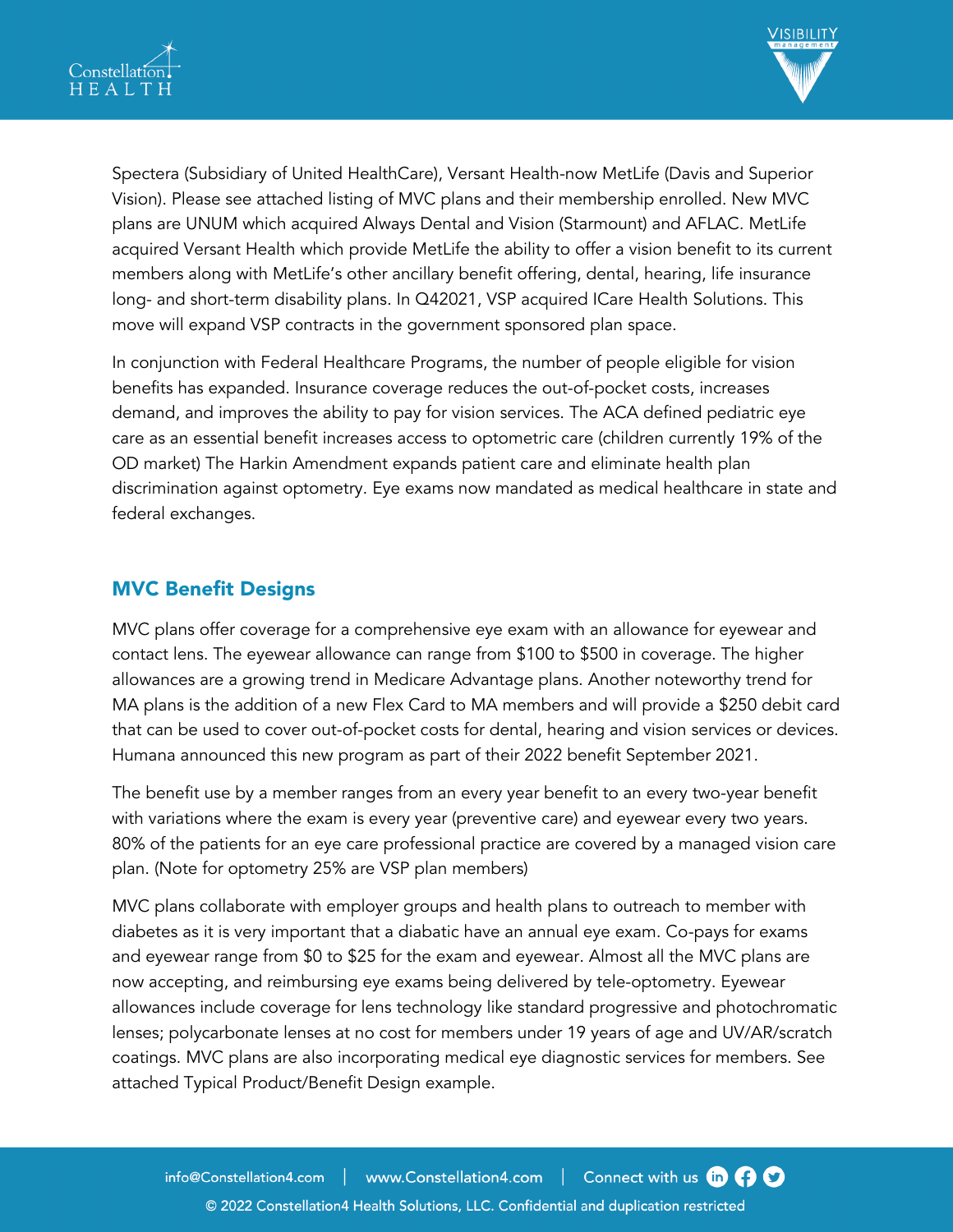



# Provider Networks

MVC plans contract and credential (credentialing is every two years) independent and retail optical locations to provide a proprietary eye care network to their clients. Credentialing involves the verification of the eye care professional license and degree, the history of any malpractice issues and validation of applicable professional and business insurance coverage. Number of providers in the major MVC networks range from:

VSP has 26,000 provider locations which include the acquired 700 Visionworks locations in 2019. VSP has about a 40% market share of the MVC plan transactions. VSP incorporates use of their owned labs, frame manufacturer (Marchon) and is acquiring independent practices. Network providers that utilize VSP's labs and frames are considered "Premier" providers which entitles them to being noted in the VSP network directory and improved reimbursement levels. VSP members also receive an additional \$50 eyewear allowance in their plan design if the member utilizes a Visionworks location.

EyeMed has a network of 22,000 providers. Their locations include their owned retail opticals, Lenscrafters, Target Opticals, Pearle Vision Centers, JC Penny Opticals and others. EyeMed has about a 20% market share of the MVC transactions. They also incorporate their labs (Essilor) and their frame brands in their delivery system for managed vision care members.

Davis and Superior Vision has a network of 11,000 providers. With the acquisition of Versant Health which was the parent company of Davis and Superior Vision by MetLife, the plans will still be referred to as Davis and Superior Vision for the near future. Versant Health touches about 7% of the MVC transactions. Versant Health does not own any provider locations or retail opticals but contracts with some of the same retail opticals that VSP (Visionworks) and EyeMed have in their network. Versant Health also contract with WalMart for their members to access.

Spectera has network of 12,000 provider locations. The majority of Spectera's membership is members of United HealthPlan, their parent company, 70M members). Spectera handles about 5% of the MVC transactions. They do use contracted labs that providers are encouraged to utilize. Spectera does not own any provider locations but contracts with the retail optical groups mentioned above.

Other dynamic in the with MVC plans is a plan may elect to lease the provider network for the MVC companies above vs. contracting and credentialing their own proprietary network. The lease arrangements can range from leasing the provider network for access to full administrative support in terms of claims adjudication, member services and fulfillment of enrollees. MVC plans that have this type of arrangement are: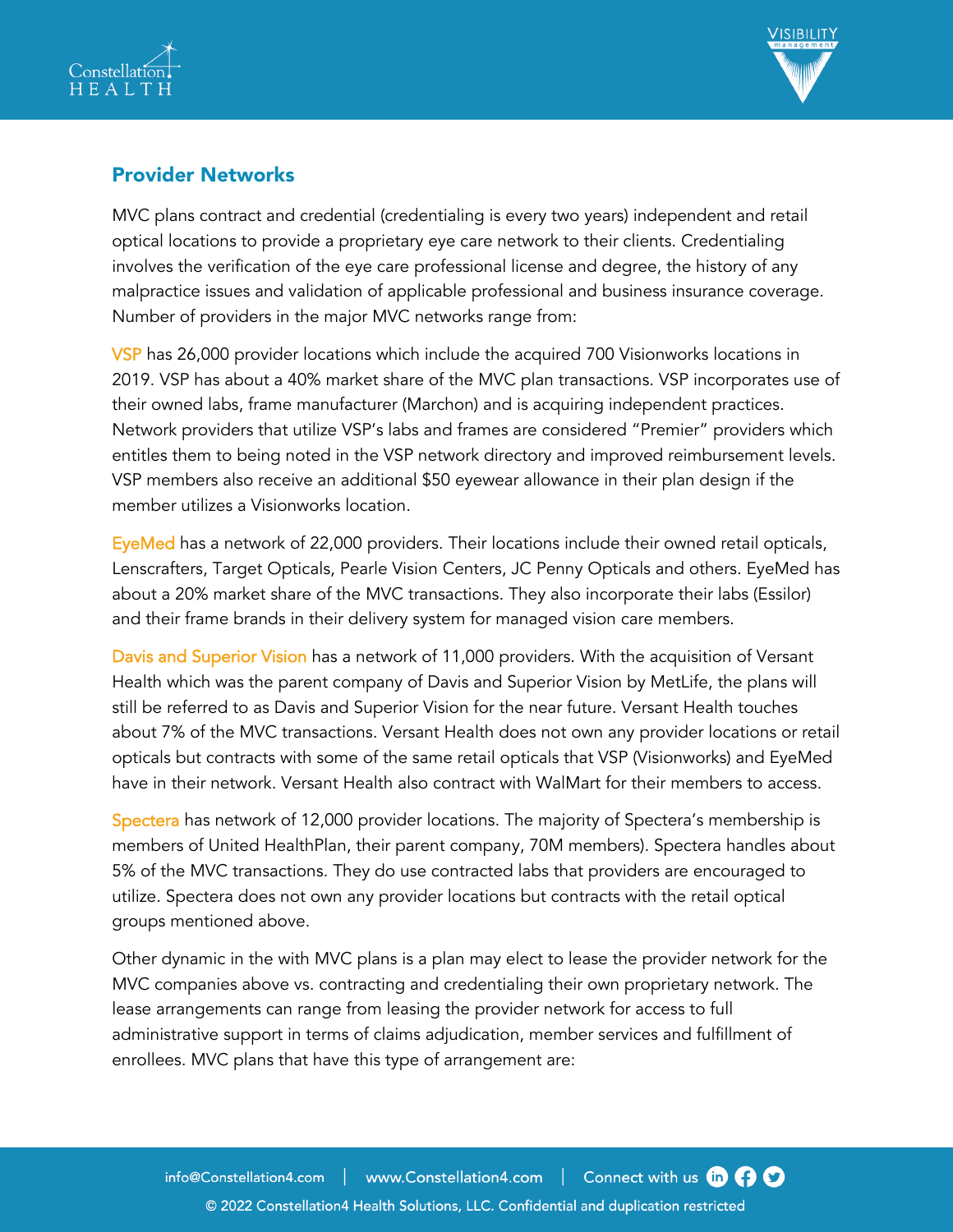



AFLAC - leases the Davis Vision network GVS - leases the Avesis network Ameritas - leases the VSP network Mutual of Omaha - leases the EyeMed network SunLife - acquisition of Denta and Eye Quest-pending

Finally, MVC plans are limiting their growth of providers on their network. Reasoning is a MVC plan may also own and operate a multi-location group i.e., VSP now owning Visionworks. The goal of the MVC plan is to maximize the use of their members benefits in their own locations.

### MVC Provider Reimbursements

MVC plans reimbursement providers on a discounted fee for service basis from a providers usual and customary pricing. Eye exams are reimbursed in the range of \$45-\$65 per comprehensive exam. Contact lens fitting fees reimbursement are in the range of \$35-45 for a simple fit.

Eyewear (frames and lenses) are trending towards being reimbursed as a % of the eyewear allowance. This is in the 50-60% of the MVC plan benefit allowance. For example, if the benefit allowance was \$200, the provider would receive a reimbursement of their retail frame and lenses (SV, BF, TF) of \$100 (50% reimbursement) and receive from the member any additional spend above the \$200 allowance level. Some benefit plans include coverage on lens upgrades for standard progressive lenses or photochromic lenses which allows the provider to collect an applicable co-pay for lens upgrades and bill the MVC plan at a discounted basis for the lens upgrade. In some cases, the MVC care plan encourages or provides more attractive reimbursement to a provider if the provider utilizes the frame manufacturer or lab associated with the MVC plan. In these cases, the MVC plan will reimburse the provider an additional dispensing fee in the \$10-20 range.

Contact lenses provider reimbursements by MVC plans range from 85-95% of the benefit contact lens for conventional and daily wear contact lenses. Most MVC plans are enhancing their vision benefit design to provide an allowance for eyewear (glasses) and the same allowance for contact lens versus previously benefit designs being and allowance for eyewear (glasses) or contact lenses.